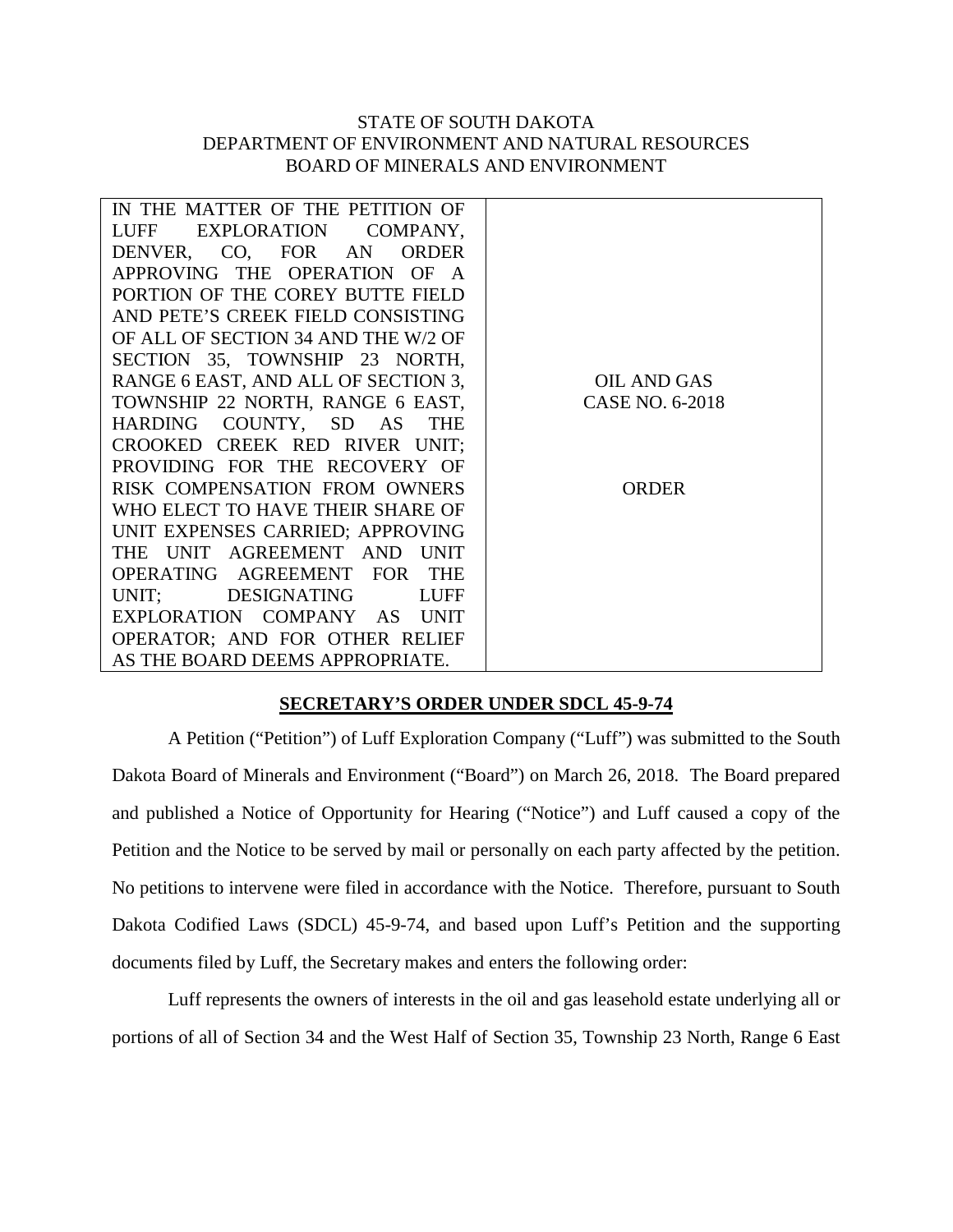of the Black Hills Meridian; and all of Section 3, Township 22 North, Range 6 East of the Black Hills Meridian. All of said lands are located in Harding County, SD.

By Petition dated March 23, 2018, Luff petitioned the Board for an order approving the operation of a portion of the Corey Butte and Pete's Creek fields, consisting of the lands described in paragraph 1 (the "Unit Area"), as the "Crooked Creek Red River Unit;" approving the Unit Agreement and Unit Operating Agreement for the unit, and designating Luff as operator.

Three producing wells, each originally drilled by Continental Resources, Inc. and now operated by Luff, have been drilled in the Unit Area. The Travers 1-34H well was drilled in 2007, and currently produces from a spacing unit consisting of all of said Section 34. The Carla 1-35H was drilled in 2008 and was abandoned shortly after; however, in 2014 Luff reentered the wellbore and isolated the original lateral, drilled a new lateral, and reestablished production. The Carla 1-35H was originally spaced on a 640-acre basis, with a spacing unit consisting of all of said Section 35, but currently produces from a spacing unit consisting of the West Half of said Section 35. The Fowler 1-3H well was originally drilled in 2007, and Luff drilled two additional laterals in 2015. The Fowler 1-3H currently produces from a spacing unit consisting of all of said Section 3.

The existing spacing unit for the Fowler 1-3H well is located in the Pete's Creek Field, and the remaining spacing units are located in the Corey Butte Field. All of the existing spacing units have five hundred foot setback requirements from the boundaries of the spacing unit, and Luff has no objection to the same requirement applying to the Unit Area.

As described in the proposed Unit Agreement, the formation Luff is seeking to unitize within the Unit Area (the "Unitized Formation") is defined as the stratigraphic interval from the top of the Gunton member of the Stony Mountain Formation, found at a depth of 8,763 feet below the Kelly Bushing as identified by the Schlumberger Platform Express Compensated Neutron-3 Detector Litho Density porosity log run in the vertical portion of the Miller Ranch F-4H well located in the SE¼ NW¼ of Section 4, Township 22 North, Range 6 East, Harding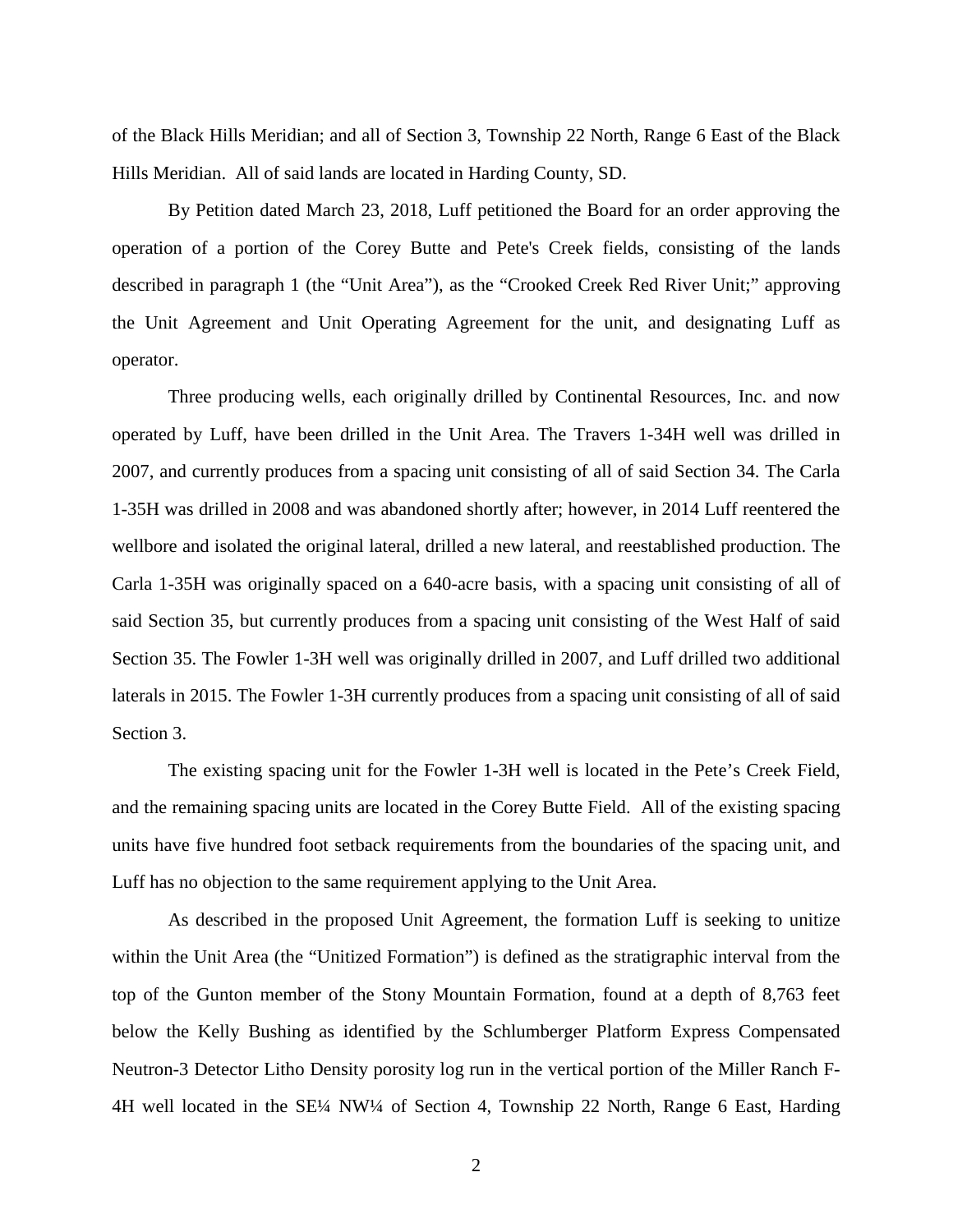County, SD, and to include all principal zones down to the Red River "C" zone marker, found at a depth of 8,987 feet below the Kelly Bushing as identified by the same log. There are no Red River open hole well logs within the Unit Area, so Luff has used a log from a nearby well outside the Unit Area to describe the stratigraphic interval.

Luff seeks to unitize the Unit Area in order to conduct a secondary recovery project consisting of a waterflood. Luff anticipates drilling one additional horizontal well parallel to the Travers 1-34H well, in the area between the Travers 1-34H well and the other existing wells in the Unit Area, producing from the new horizontal well for approximately one year, and then converting the well to water injection service. The three existing wells within the Unit Area will continue to produce oil and gas. Luff estimates the total cost of the project to be approximately \$2,913,400. Luff intends to obtain approval from the Secretary under Chapter 74:12:07 of the Administrative Rules of South Dakota ("ARSD") prior to commencing injection in the Unit Area.

Luff proposes to divide the Unit into three separate tracts. Within those tracts Luff proposes to allocate expenses and production based on a two-phase formula, with Phase I being based 50% on Current Oil Production Rate, defined as a six-month average ending March 31, 2018, and 50% on Remaining Oil Reserves – Primary Recovery (effective April 1, 2018), and Phase II being based 70% on Estimated Ultimate Recovery – Primary, and 30% Movable (Mobile) Oil in Place Originally. Conversion to Phase II would occur when 133,800 additional barrels of oil are recovered from the Unitized Formation, from and after April 1, 2018.

Luff conducted subsurface mapping and reservoir modeling studies relying on data from other waterflood projects previously conducted by Luff. Based on that data, Luff estimates that the waterflood proposed for the Unit Area will recover approximately 228,000 barrels of oil that otherwise would likely not be recovered. The present value of this oil is greater than the estimated cost of implementing the waterflood.

3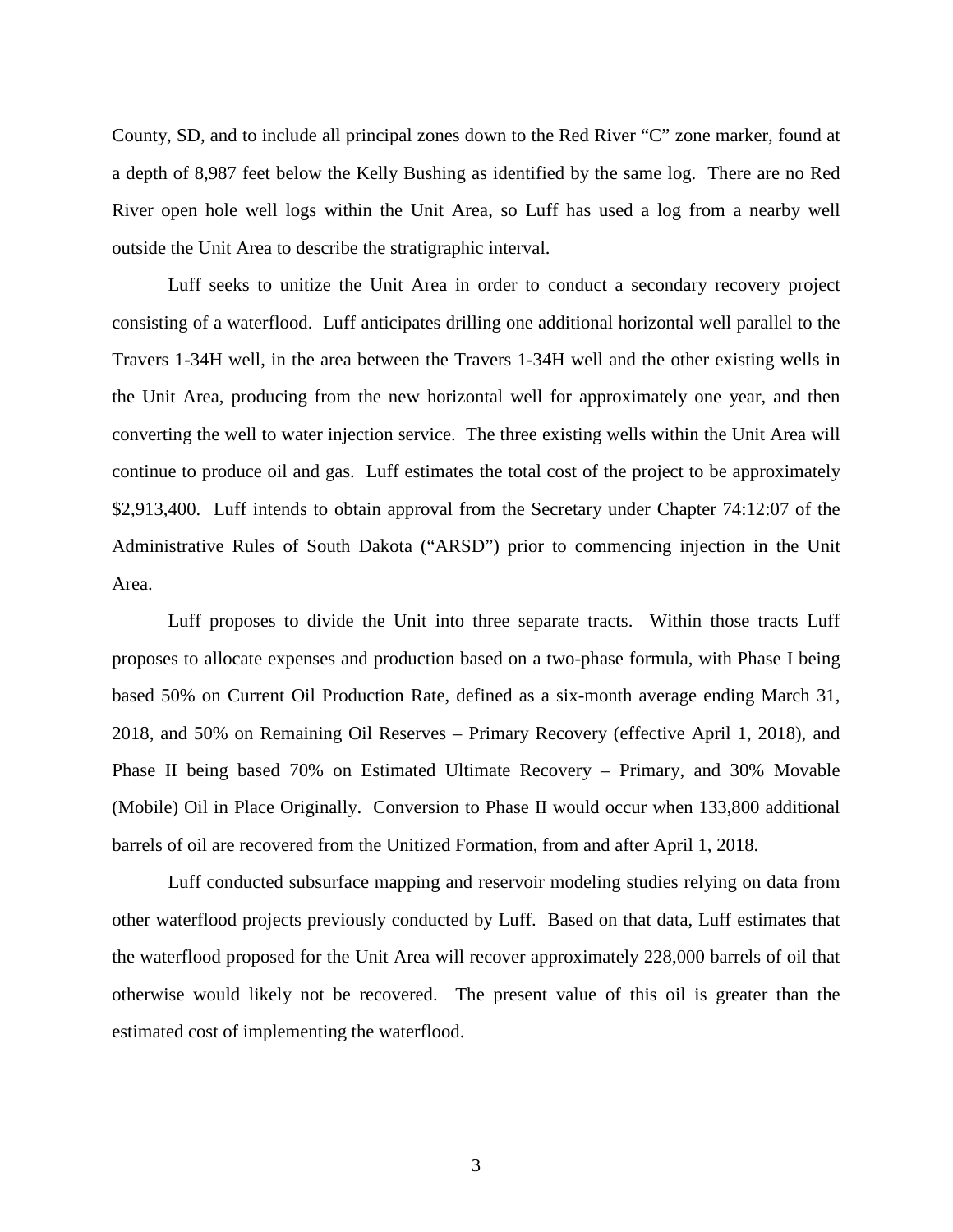All wells located within the Unit Area or within one half mile of the boundaries of the Unit Area are operated by Luff, so Luff is the only operator affected by this project.

The Unit Agreement and Unit Operating Agreement are fair, reasonable, just and equitable, address the matters set forth in SDCL 45-9-39, and contain all the terms, provisions, conditions and requirements reasonably necessary and proper to protect and safeguard the respective rights and obligations of the several persons affected and will effectuate and accomplish the purposes of SDCL Chapter 45-9. The Unit Agreement and Unit Operating Agreement provide for the efficient unitized management and control of the further development and operation of the Unit for the recovery of oil and gas from the unitized formation defined in said Agreements.

The Unit Operating Agreement provides for the application of risk compensation in the event any working interest owner elects not to participate in a future unit operation. Currently, there are no nonconsenting interests in the existing wells within the Unit Area.

The area included within the Unit is less than the entire pool or common source of supply, but the area is of such size and shape as is reasonably required for the unit operations and the conduct of such operations will have no adverse effect upon other portions of the pool. The unitized management, operation and further development of the Red River "B" formation in the Unit are reasonably necessary to increase substantially the ultimate recovery of oil and gas.

Unitization of the proposed Unit Area and the unitized management, operation and further development thereof as a Unit, all as set forth in the application and the Unit Agreement and Unit Operating Agreement and other exhibits presented by Luff will prevent waste, will equitably distribute the oil and gas among the various owners of the enlarged Unit Area, will result in the recovery of substantially more oil and gas than otherwise will be recovered, and will protect the correlative rights of the several owners.

The plan for unit operations consisting of the Unit Agreement and the Unit Operating Agreement has been approved in writing by those persons who will, under this order, be required to pay at least sixty percent of the cost of the unit operation and by the owners of at least sixty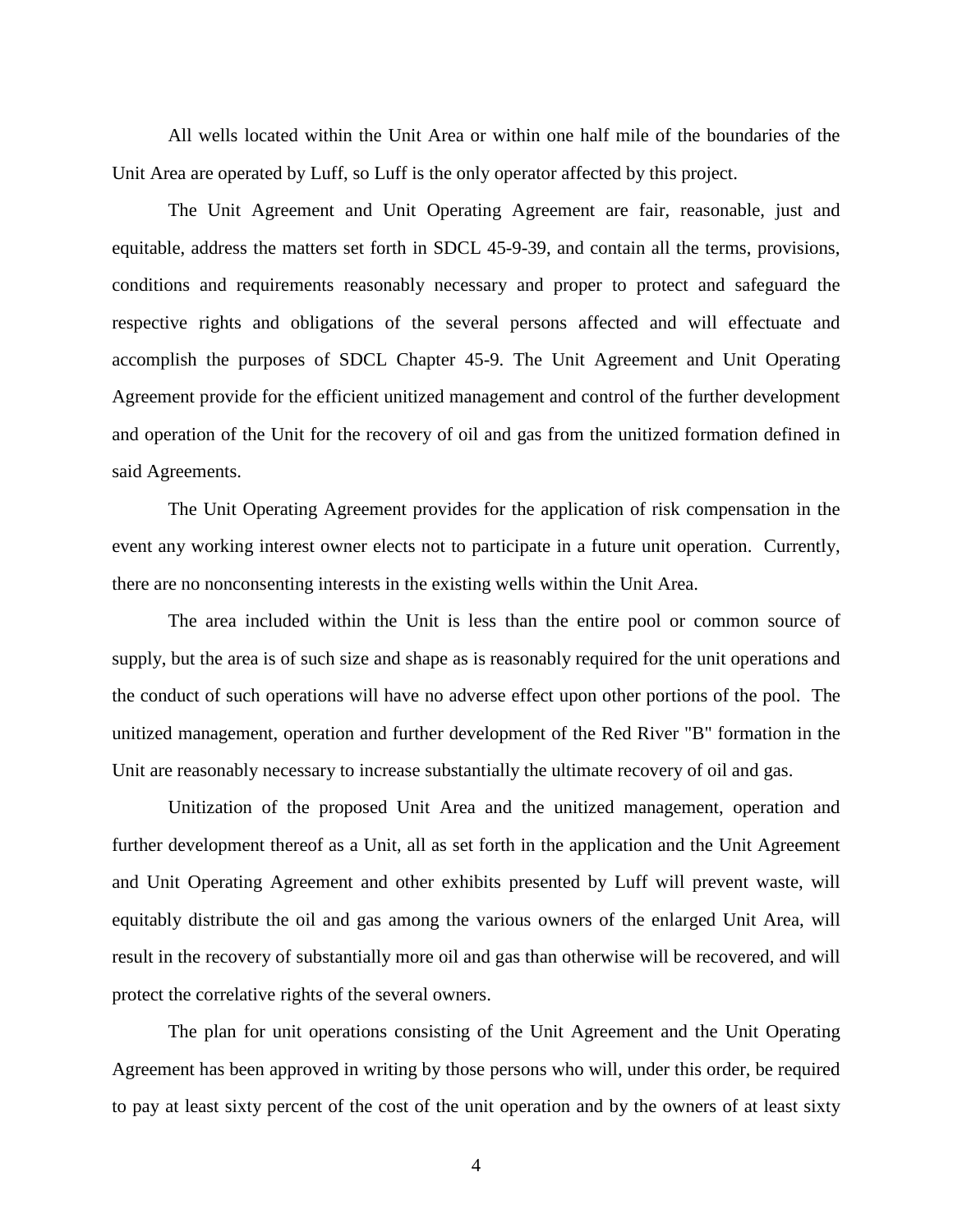percent of the production or proceeds thereof that will be credited to interests which are free of cost. Original or copies of ratifications evidencing the same have been submitted to the Board by Luff.

The Board has authority to hear and decide this matter pursuant to SDCL Chapter 45-9 and ARSD Chapter 74:12:06, and the Secretary has authority to issue this order pursuant to SDCL 45-9-74.

All notices of the Petition and Notice of Opportunity for Hearing were properly and timely given. The Petition is complete in all respects and contains all required and requested information, and Luff is an "interested person" within the meaning of SDCL 45-9-37.

The Board has jurisdiction pursuant to SDCL 45-9-37 et seq. to issue orders approving the operation of a pool, or part therefor, as a unit.

The operation of the Unit in accordance with the Unit Agreement and the Unit Operating Agreement is reasonably necessary in order to increase substantially the ultimate recovery of oil or gas and the value of the estimated additional recovery of oil or gas exceeds the estimated additional cost incident to conduct such operations.

The Unit Agreement and the Unit Operating Agreement contain terms and conditions that are just and reasonable, and prescribe a plan for unit operations including those matters set forth in SDCL 45-9-39.

The Unit Agreement and the Unit Operating Agreement have been ratified or approved in writing by those persons who will be required to pay at least sixty percent of the cost of the unit operations under the plan of unit operations and by the owners of at least sixty percent of the production or proceeds thereof that will be credited to interests which are free of cost, such as royalties and production payments.

The allocation formula set forth in the Unit Agreement is just and reasonable.

The unit area included in the Unit Agreement is of such size and shape as may be reasonably required for the conduct of the contemplated unit operations and the conduct thereof will have no adverse effect upon any other portions of the pool.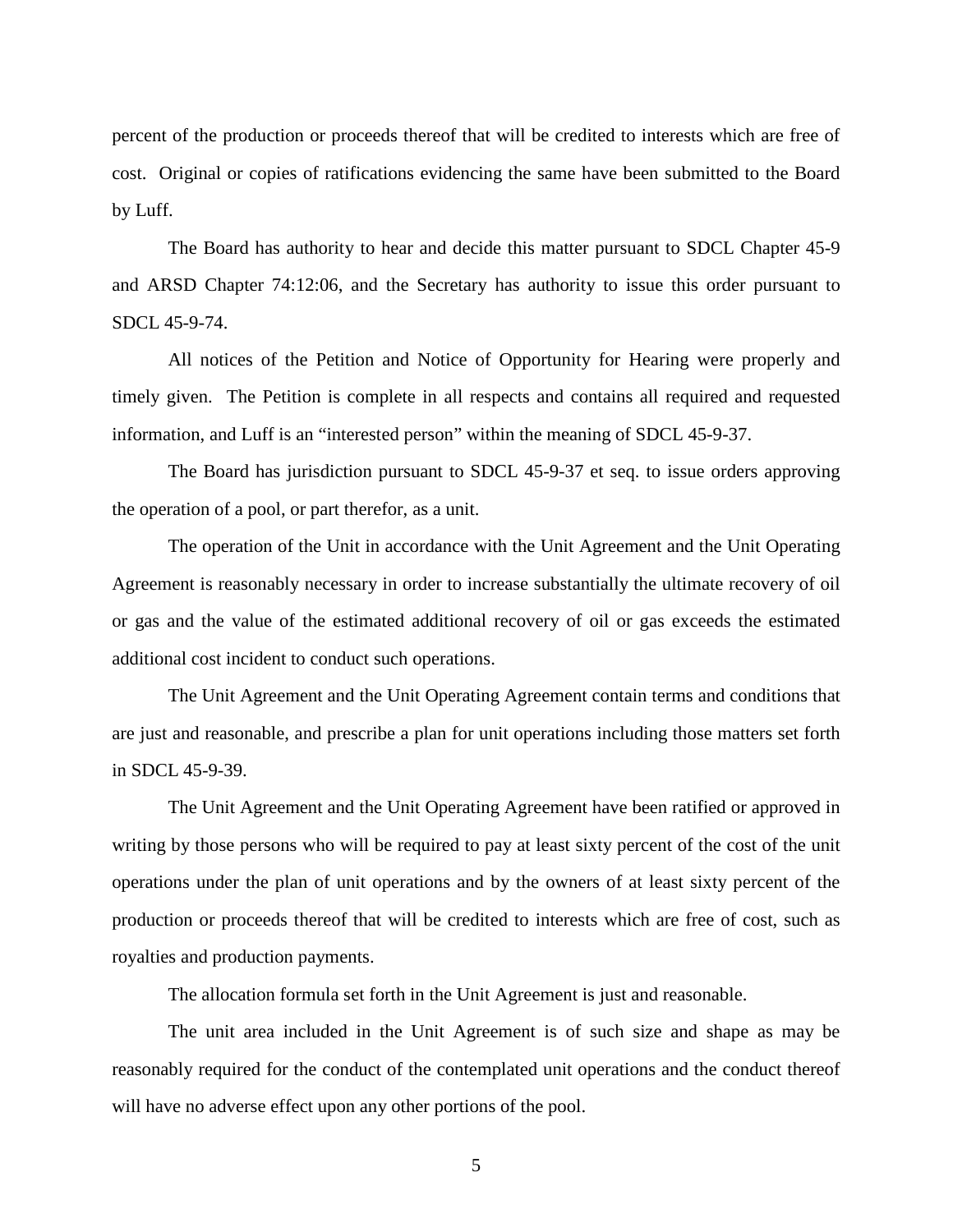## **IT IS THEREFORE ORDERED**

A. That the Petition of Luff to approve the operation of the lands described above as a Unit is granted and approved, and that the Unit is designated the "Crooked Creek Red River Unit."

B. The Unit Agreement and Unit Operating Agreement submitted by Luff are hereby approved and adopted as the plan for unit operations of the Unit.

C. The Unit is hereby created, authorized, and approved effective June 1, 2018.

D. Luff Exploration Company is designated as the initial operator of the Unit.

E. Prior spacing orders of the Board for the Corey Butte and Pete's Creek fields, including without limitation Order Nos. 3-1975a, 17-1997, 18-1997, and 64-2013, are hereby amended to expand the boundary of the Corey Butte Field to include all of Section 3, Township 22 North, Range 6 East. Said orders are further amended to authorize operation of the Unit in accordance with this order, the Unit Agreement, and the Unit Operating Agreement.

F. Luff is hereby authorized as Unit Operator to drill horizontal or vertical wells at any location within the Unit subject only to a setback requirement that any vertical well or the horizontal component of any horizontal well open to the unitized formation be no closer than five hundred feet to the boundary line of the Unit.

G. Before the commencement of any water injection into the Unitized Formation, Luff as Unit Operator shall make application for underground injection in accordance with the statutes and regulations of the State of South Dakota, including but not limited to ARSD Chapter 74:12:07, and obtain all necessary approvals.

H. The Unit Agreement and the Unit Operating Agreement as approved hereby shall govern operations for the Unit in all respects. If, pursuant to the terms of the Unit Operating Agreement, a working interest owner elects not to participate in a future Unit operation, Luff must obtain approval from the Board and comply with the "good faith attempt" and notice requirements of ARSD 74:12:10:04 before applying any risk compensation.

6